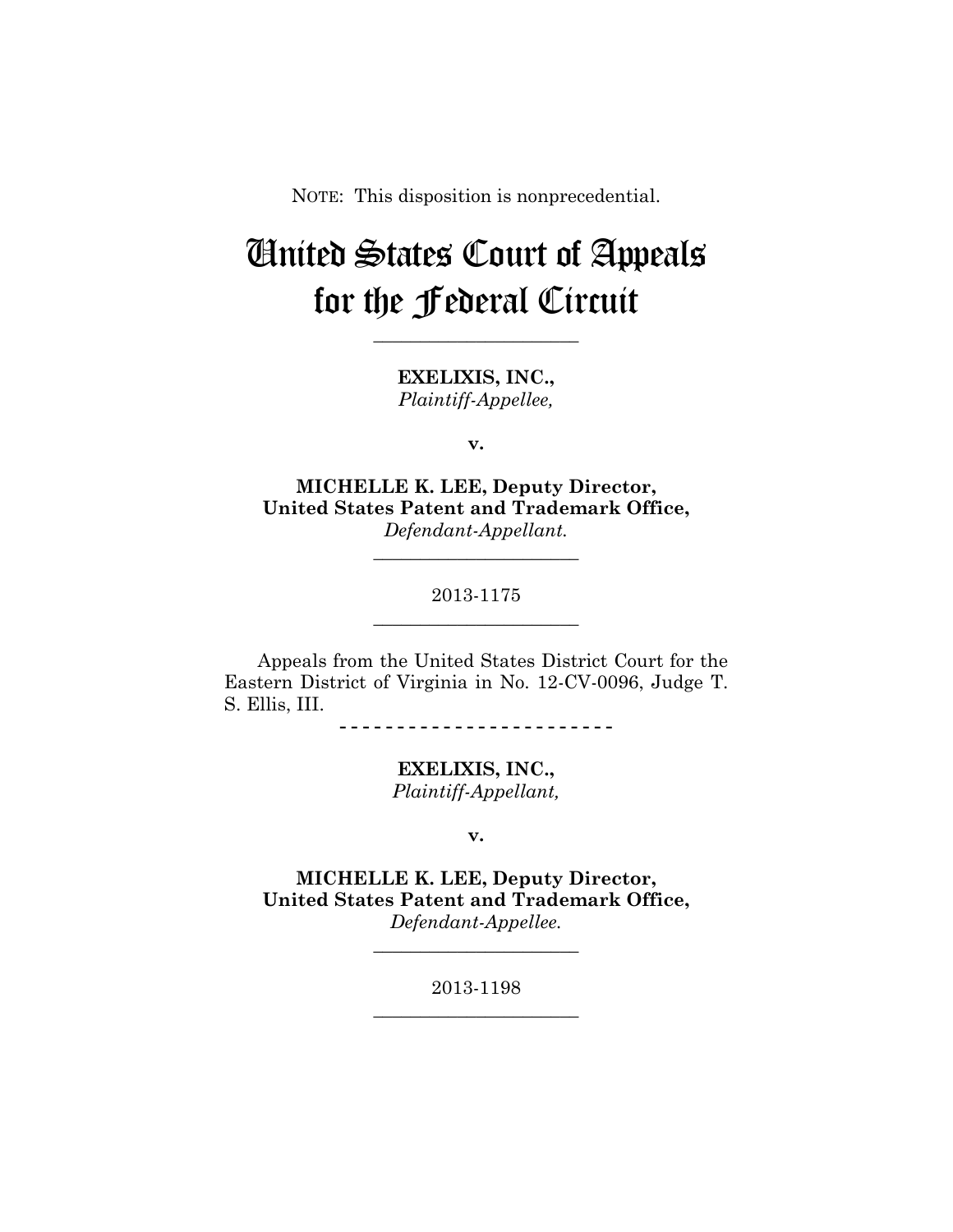Appeal from the United States District Court for the Eastern District of Virginia in No. 12-CV-0574, Judge Leonie M. Brinkema.

> Decided: January 15, 2014 **\_\_\_\_\_\_\_\_\_\_\_\_\_\_\_\_\_\_\_\_\_\_**

**\_\_\_\_\_\_\_\_\_\_\_\_\_\_\_\_\_\_\_\_\_\_** 

J. MICHAEL HUGET, Honigman Miller Schwartz and Cohn, LLP, of Ann Arbor, Michigan, argued for the Exelixis, Inc. With him on the brief were HEIDI M. BERVEN, NOEL E. DAY, JONATHAN P. O'BRIEN, DEBORAH J. SWEDLOW, and EMILY J. TAIT. Of counsel on the brief were TIMOTHY C. BICKHAM and HOUDA MORAD Steptoe and Johnson LLP, of Washington, DC.

DANA KAERSVANG, Attorney, Appellate Staff, Civil Division, United States Department of Justice, of Washington, DC, argued for Michelle K. Lee, Deputy Director, United States Patent and Trademark Office. With her on the brief were STUART F. DELERY, Acting Assistant Attorney General, NEIL H. MACBRIDE, United States Attorney, and SCOTT R. MCINTOSH, Attorney. Of counsel on the brief were BERNARD J. KNIGHT, JR., General Counsel, NATHAN K. KELLEY, Deputy Solicitor, and BRIAN T. RACILLA and MONICA B. LATEEF, Associate Solicitors, United States Patent and Trademark Office, of Alexandria, Virginia.

TARA CHAND SINGHAL, of Torrance, California, pro se, as amicus curiae.

DAVID P. FRAZIER and JENNIFER A. JOHNSON, Finnegan, Henderson, Farabow, Garrett & Dunner, LLP, of Washington, DC, for amicus curiae Abb Vie Biotherapeutics Inc.

**\_\_\_\_\_\_\_\_\_\_\_\_\_\_\_\_\_\_\_\_\_\_**